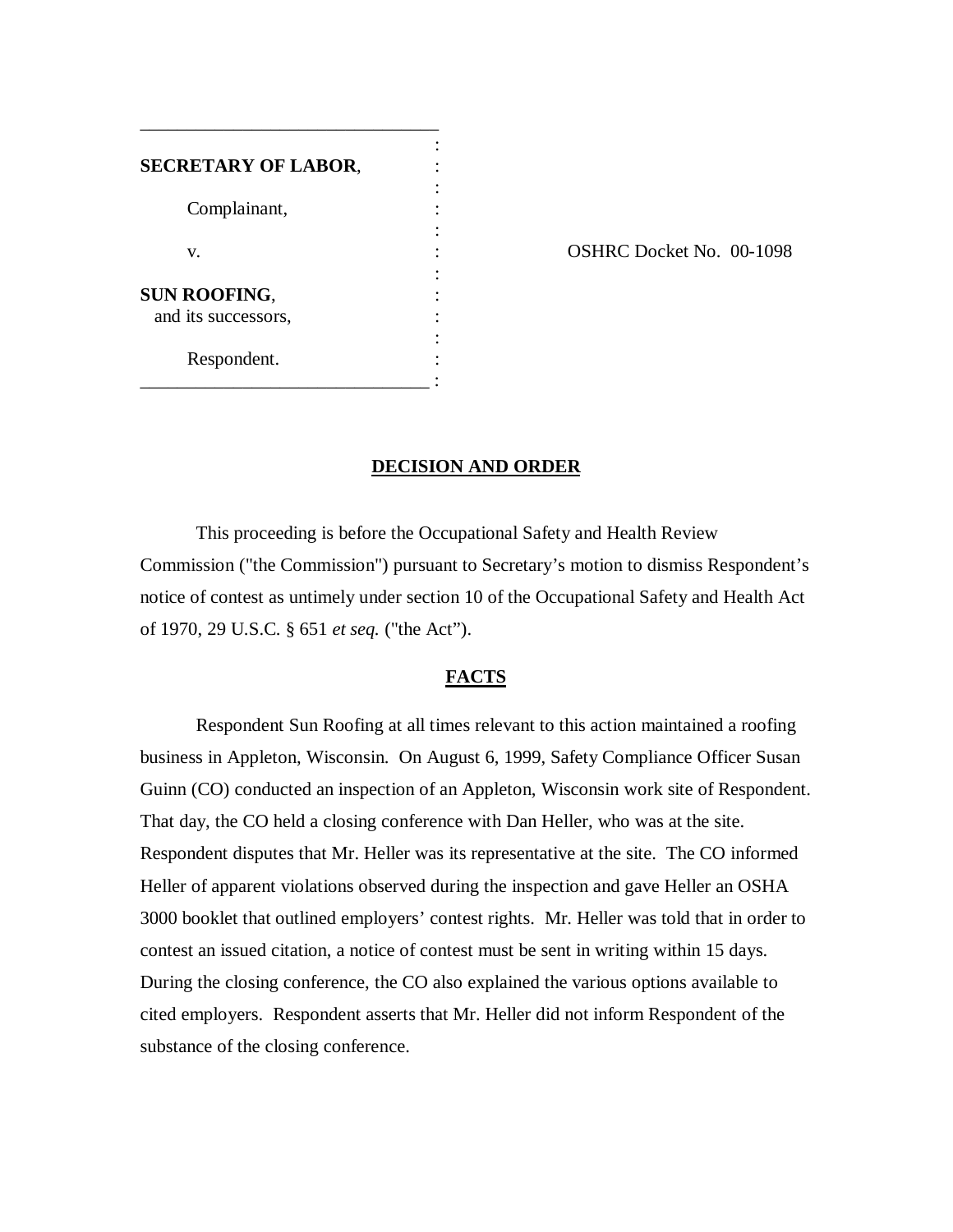Pursuant to that inspection, the Secretary of Labor issued a citation alleging a serious violation of 29 C.F.R. § 1926.501(b)(13). The citation was issued on August 27, 1999 via certified mail, and the receipt shows that Sun Roofing received it on August 31, 1999. The contest period ended on September 22, 1999.

On October 28, 1999, Respondent was sent a certified letter demanding payment of overdue penalties as a result of Respondent's failure to challenge the citation within 15 working days of its issuance. Receipts show that Respondent received the letter on November 8, 1999. Respondent sent a notice of contest dated May 31, 2000 to Mr. Melvin R. Lischefski, Area Director for OSHA in Appleton, Wisconsin. On July 6, 2000, the Chicago Regional Office of the Solicitor received and forwarded the notice of contest to the Review Commission. This case has been designated for E-Z Trial pursuant to Commission Rule 203. Pursuant to Commission Rule 207, a pretrial conference was held in this case via telephone on August 4, 2000.

### **DISCUSSION**

The evidence establishes without dispute that Respondent did not file a notice of contest within the 15-day contest period as required by Section 10(a) of the Act. However, an otherwise untimely notice of contest may be accepted where (a) the Secretary's deception or failure to follow proper procedures caused the delay in filing or (b) if the Commission's final order was entered as a result of "mistake, inadvertence, surprise, or excusable neglect" or "any other reason justifying relief," including mitigating circumstances such as absence, illness or a disability that would prevent a party from protecting its interests. See Fed. R. Civ. P. 60(b); *Branciforte Builders, Inc.,* 9 BNA OSHC 2113 (No. 80-1920, 1981).

As stated previously, the Compliance Officer who conducted the inspection stated that he explained the apparent violations to Dan Heller and provided the OSHA-3000 pamphlet, outlining the employer's contest rights. (Secretary's motion to dismiss, exhibit A). Although it is alleged that Heller was not the Respondent's representative, there is no evidence and no contention that the Secretary was deceptive, nor is there any evidence that Respondent relied upon assurances or statements from OSHA which resulted in its

2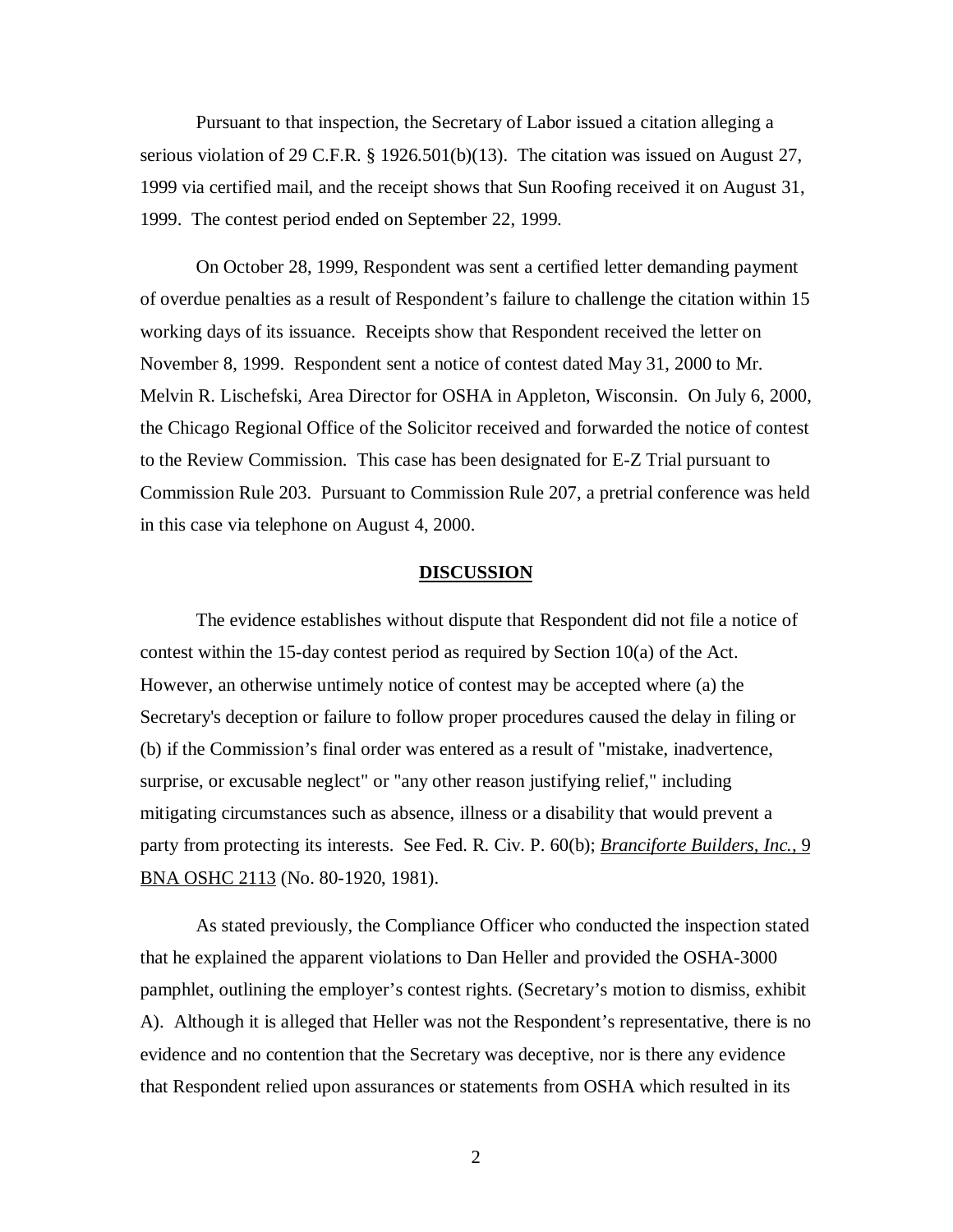failure to timely reply to the citation. Respondent contends, rather, that the late filing should be deemed excusable neglect under the circumstances.

As stated above, the certified mail receipt establishes that Sun Roofing received the citation at its office on August 31, 1999. In his Response to the Secretary's motion to dismiss late notice of contest ("Response"), Sun-Roofing President, John Sramkoski, admits that he received the citation and delegated it to Brad Durbin, who was Sun Roofing's product manager at that time. He further states that he did not directly tell Durbin to dispute the citation, but believed that was the action Durbin was going to take. (Response, p. 1, #2) Mr. Sramkoski also states he believed that Michael Van Hoof at Old Time Roofing (a subcontractor) was "working with OSHA in respect to this matter." (Response, p.1, #2) For reasons which are not clear, Mr. Sramkoski believes that the citation is wholly the responsibility of Old Time Roofing.

The Commission has held that the OSHA citation plainly states the requirement to file a notice of contest within the prescribed period and that an employer "must bear the burden of its own lack of diligence in failing to carefully read and act upon the information contained in the citations." *Roy Kay, Inc.,* 13 BNA OSHC 2021, 2022 (No. 88-1748, 1989); *Acrom Constr. Serv., Inc.,* 15 BNA OSHC 1123, 1126 (No. 88-2291, 1991). The Commission has also held that ignorance of procedural rules does not constitute "excusable neglect" and that mere carelessness or negligence, even by a layman, does not justify relief. *Acrom Constr. Serv., Inc.,* 15 BNA OSHC 1123, 1126 (No. 88-2291, 1991); *Keefe Earth Boring Co.,* 14 BNA OSHC 2187, 2192 (No. 88-2521, 1991). The Commission has also held that a business must have orderly procedures for handling important documents and has denied Rule 60(b) relief where the employer has asserted that the late filing was due to events such as changes in management, misplacing the citation, or the absence of the person responsible for OSHA matters. *See Louisiana-Pacific Corp.*, 13 BNA OSHC 2020, 2021 (No. 86-1266, 1989). Rule 60 (b) cannot be invoked "to give relief to a party who has chosen a course of action which in retrospect appears unfortunate or where error or miscalculation is traceable really to a lack of care." *Roy Kay, Inc.*, 13 BNA OSHC 2021,2022 (No. 88-1748, 1989).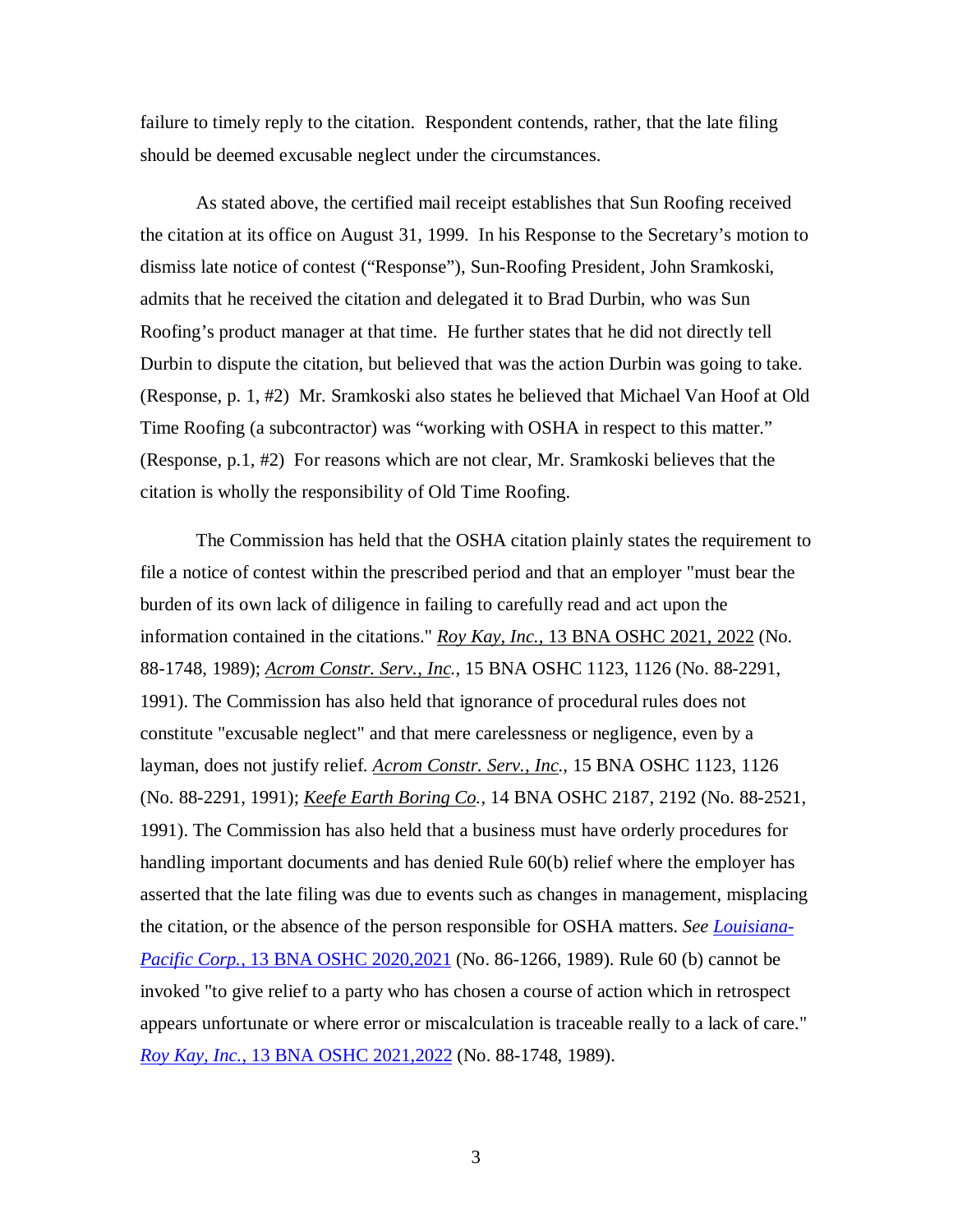On the basis of the record and the foregoing Commission precedent, the untimely filing of the notice of contest in this case was not a result of excusable neglect. Respondent failed to institute orderly procedures for handling important documents and demonstrated a lack of care in complying with filing requirements. Respondent admits to receiving the citation, but states that he believed either his project manager or the subcontractor were responsible for taking care of it. However, Rule 60(b) does not entitle Respondent to relief under these circumstances *see; Stroudsburg Dyeing and Finishing Co.* 1987-1990 CCH OSHD P28, 443. *See also*: *RCS Rizzoli Corp.* 1993-95 CCH OSHD P30, 240; *Robert F. Wilson, Inc.* 1983-84 CCCH OSHD P26,572; *Safeway Stores* 1978 CCH OSHD P23,096. Further, there is no indication as to why Respondent waited for six months to respond to the penalty payment demand letter which he received on November 8, 1999. Respondent's decision to ignore the citation, as well as the penalty letter, does not constitute excusable neglect. Moreover, the fact that a closing conference was not conducted with Respondent's representative does not relieve Respondent of its responsibility to comply with the statutory 15 day filing requirement.

# **CONCLUSION**

Based upon the circumstances of this case and the Commission precedent set out supra, Respondent is not entitled to relief pursuant to Rule 60(b). The Secretary's motion to dismiss is accordingly GRANTED, Respondent's notice of contest is DISMISSED, and the citation and notification of penalty is AFFIRMED in all respects.

So ORDERED.

# **ORDER**

1. Serious Citation 1, item 1 alleging a violation of 29 CFR 1926.501 (b)(13) is AFFIRMED and a penalty in the amount of \$800.00 is ASSESSED.

> Robert A.Yetman Judge, OSHRC

\_\_\_\_\_\_\_\_\_\_\_\_\_\_\_\_\_\_\_\_\_\_\_\_